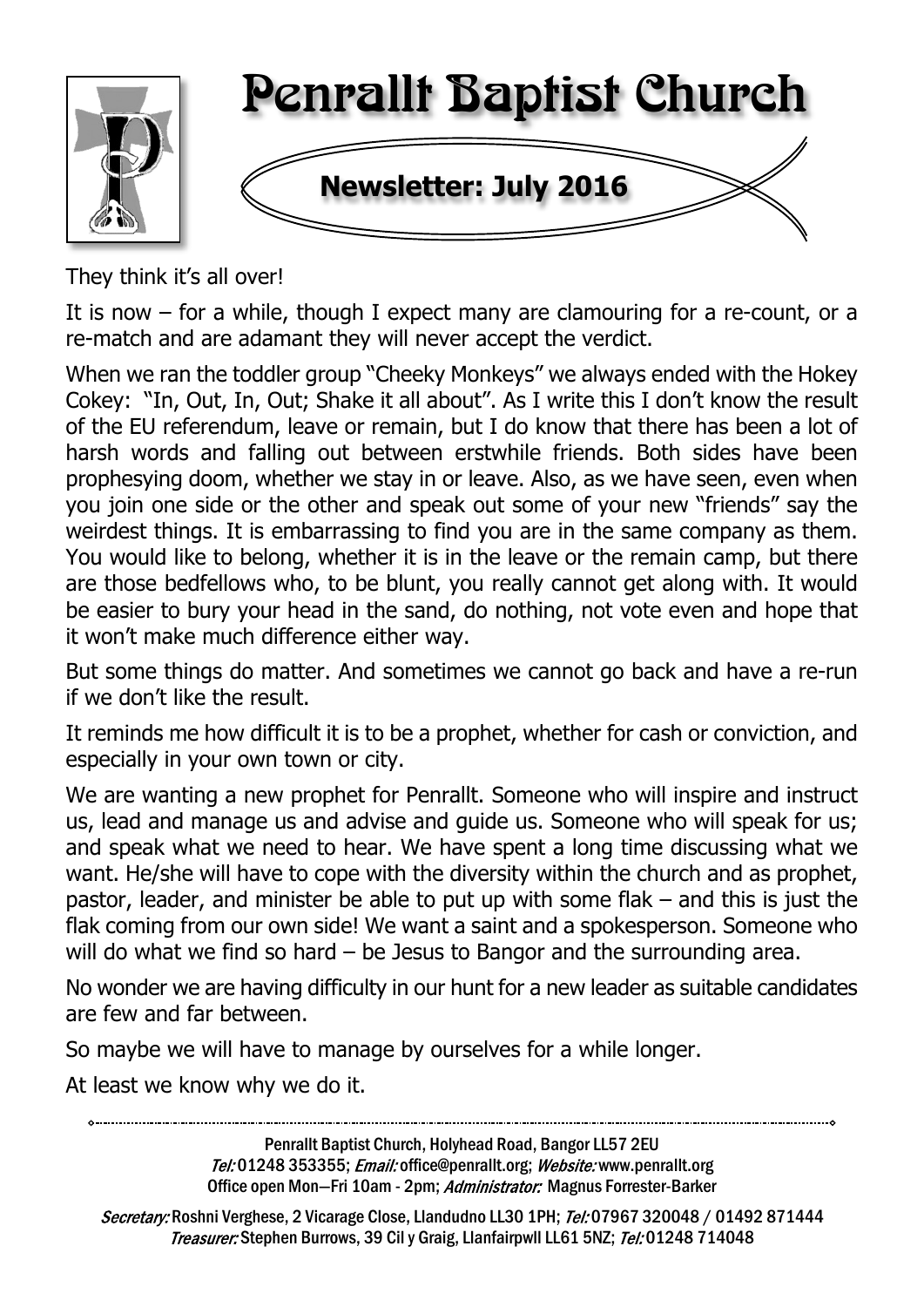For we are all called to "go and make disciples of all nations" (Matt 2:19). We know that it will be hard.

"Lay aside every weight and the sin that so easily ensnares us and let us run with perseverance the race that is set before us, looking unto Jesus" (Heb: 12:1)

We know that we will be spurned, cold shouldered.

"If the world hates you, know that it hated Me before it hated you." (John 15:18)

But we know what to do.

"Preach the word! Be ready in season and out of season. Convince, rebuke, exhort." (2 Tim 4:2)

And we know that even our friends will question what we are doing for as Jesus warns,

"A Prophet is not without honour, except in his own country and in his own house." (Matt 13:57)

But, it's much easier to stand on the side lines; to observe, to be a commentator or a TV pundit and wait and to see how things pan out. With no pastor to lead us, it becomes progressively easier to let things drift through lack of direction and inactivity.

So what will it be? The decision is ours. To do or to abstain.

Why don't you step up to the plate?

As it says in Matt 9:37 "the harvest is plentiful but the labourers are so few". We could just go on into v 38 and pray, but I pray that we will do more. That we will each follow the example of the Israelites as they told Joshua "No! we will serve the Lord". (Josh 24:21)

Serving actively is much more rewarding, even if it requires great effort from each of us, than just sitting back and be-moaning the result, whether it be of the referendum or the 'Euro' football tournament or the fact that as yet we have no new Pastor. If you think it's all over then please think again!

God bless,

Neil Rymer

**Deadline for next month's newsletter:** Sunday 24th July. Please sent information to Magnus (office@penrallt.org; 01248 353355). All notices should be submitted in writing (preferably by email) as early as possible.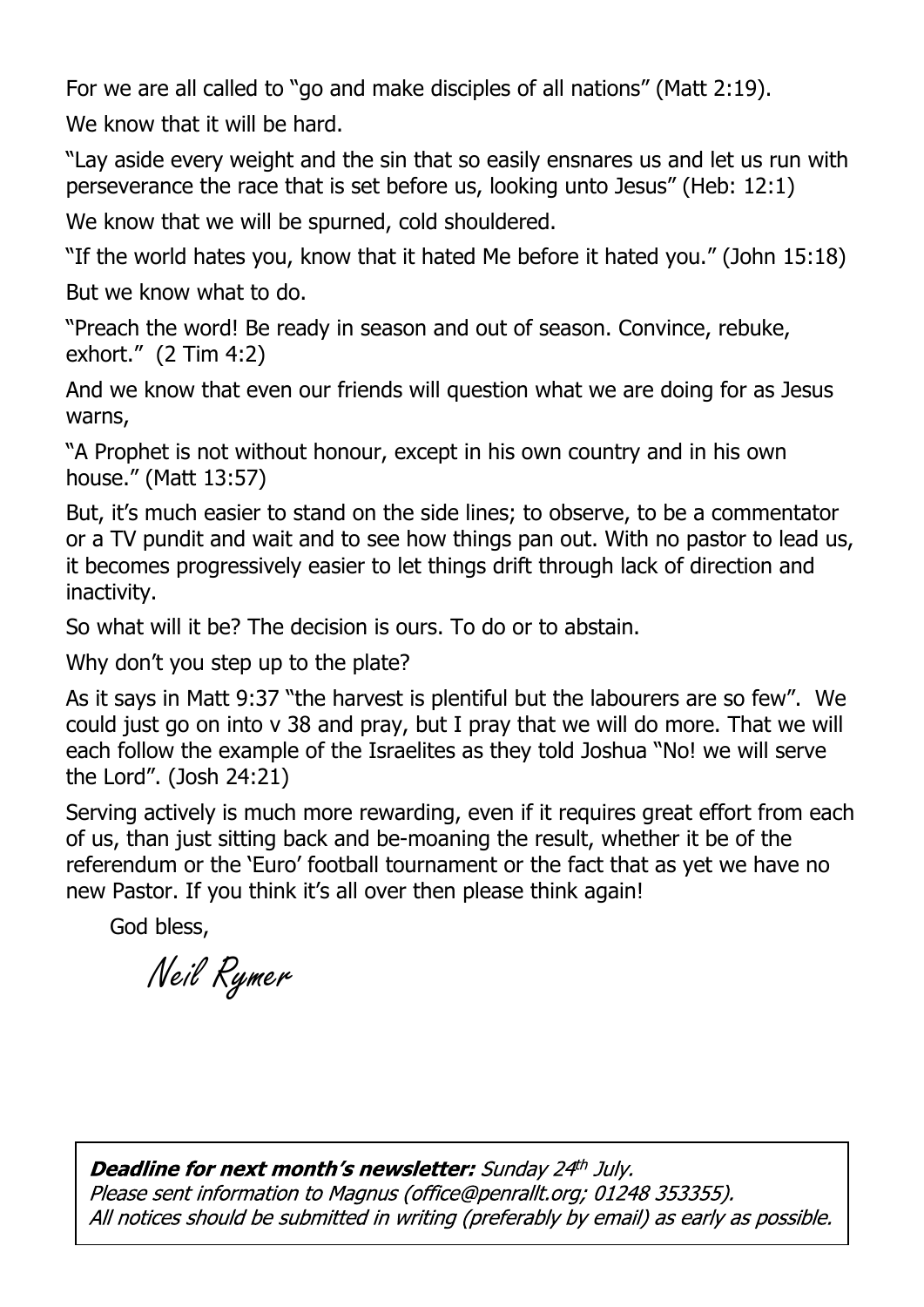# **Services This Month:**

In our morning services in July we will hear the second half of a series of sermons on the book of Malachi (based on the Tyndale commentary, from which the sermon titles are taken). In the evenings, we will finish our series on Colossians before embarking on several standalone sermons.

## **3rd July**

|                       | 10:30am Speaker: Neil Rymer<br>The importance of family life                        |                            | Malachi 2:10-16     |
|-----------------------|-------------------------------------------------------------------------------------|----------------------------|---------------------|
| 7:00 <sub>pm</sub>    | <b>Communion Service</b><br>A change of clothes                                     | Speaker: Deb Stammers      | Colossians $3:1-17$ |
| 10 <sup>th</sup> July |                                                                                     |                            |                     |
|                       | 10:30am Speaker: Jon Stammers<br>The Lord is coming with justice                    |                            | Malachi 2:17–3:5    |
|                       | 7:00pm Speaker: James Goodman<br>It is the Lord Christ you are serving              |                            | Colossians 3:18-4:1 |
| 17 <sup>th</sup> July |                                                                                     |                            |                     |
|                       | 10:30am Speaker: Roger Borlace<br>The Lord longs to bless                           |                            | Malachi 3:6-12      |
|                       | 7:00pm Speaker: Menna Machreth                                                      |                            | Colossians 4:2-18   |
| 24 <sup>th</sup> July |                                                                                     |                            |                     |
|                       | 10:30am Speaker: Geoff Birch<br>God's judgment will be final                        |                            | Malachi 3:13-4:3    |
|                       | 7:00pm Speaker: Jerry Clewett                                                       |                            |                     |
| 31st July             |                                                                                     |                            |                     |
|                       | 10:30am Communion Service<br><b>Concluding exhortation</b>                          | Speaker: Julia Bartholomew | Malachi 4:4–6       |
| 7:00 <sub>pm</sub>    | Speaker: Christopher Penney<br>Reconciliation (Breakfast on the shore) John 21:1-17 |                            |                     |

## **Our Speakers This Month:**

**Menna Machreth** is the national Mission Coordinator for the Baptist Union of Wales and BMS World Mission in Wales. **Jerry Clewett** is a missionary working with BMS in Nepal. **Christopher Penney** is a Baptist Minister who is currently taking a sabbatical researching for a degree with the University of Wales through Spurgeon's College London. **Julia Bartholomew** is the minister of Rhos-on-Sea URC. The other speakers are all members of Penrallt.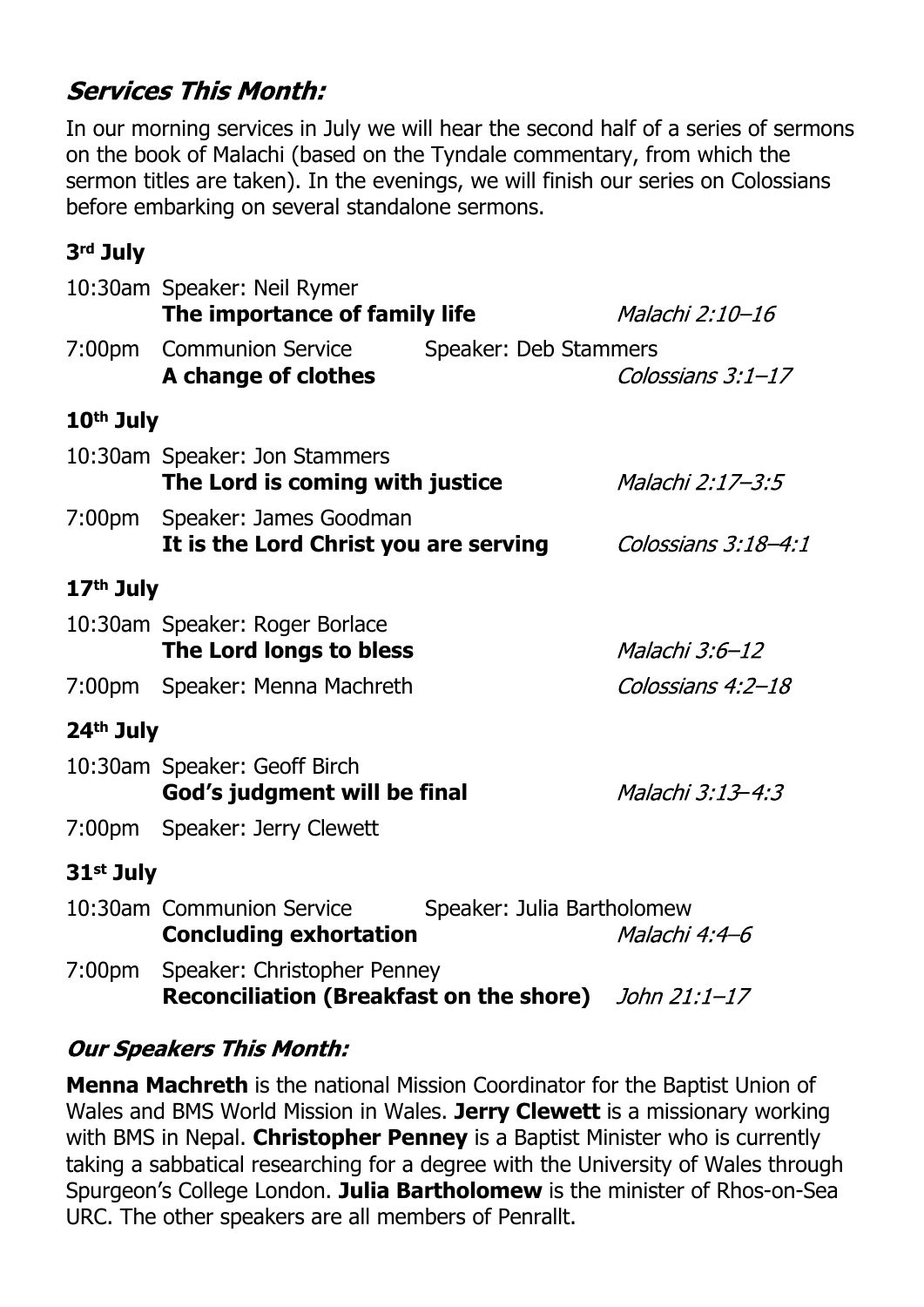## **Dates for Your Diary:**

| <b>Sunday 3</b>    | 2:45 <sub>pm</sub> | Service at Plas Garnedd residential home in<br>Llanberis.                                                                                             |
|--------------------|--------------------|-------------------------------------------------------------------------------------------------------------------------------------------------------|
| <b>Wednesday 6</b> | 10:30am            | Men's prayer meeting followed by coffee.                                                                                                              |
| <b>Saturday 9</b>  | $9:30$ am $-1$ pm  | Bible Unzipped in Rhos-on-Sea.                                                                                                                        |
| <b>Monday 11</b>   | 7:30 <sub>pm</sub> | Church members' meeting in the Canolfan.                                                                                                              |
| <b>Tuesday 12</b>  | 7:30 <sub>pm</sub> | France Mission presentation from Rachel &<br>Peter Calvert at Gwen's house (NB due to<br>limited space it is necessary to sign up for this<br>event). |
| <b>Monday 18</b>   | 10:30am            | Church walk at Dolwyddelan.                                                                                                                           |
| <b>Saturday 30</b> | 2pm                | Wedding of Janet Gough and Peter Smith.                                                                                                               |

Please see the Noticeboard section of this newsletter for more about most of these events.

# **News of People:**

Congratulations to **Janet Gough** and **Peter Smith**, who will be getting married at Penrallt on Saturday 30<sup>th</sup> July at 2pm. Revd. Geoff Birch will be conducting the wedding. Janet and Peter would love to have all Penrallt people attending the wedding and the refreshments afterwards, in the Canolfan.

**Andy & Wendy Lemon** both have new jobs: Andy has been appointed as Head of Maths (fixed term) at Ysgol John Bright in Llandudno, and Wendy is now the Provincial Safeguarding Officer for the Church in Wales. Congratulations to both of them.

#### **Children's Birthdays in July**

5<sup>th</sup>: Cadi Evans

16<sup>th</sup>: Georgina Osborne 19<sup>th</sup>: Katherine Adams 22<sup>nd</sup>: Llinos Davies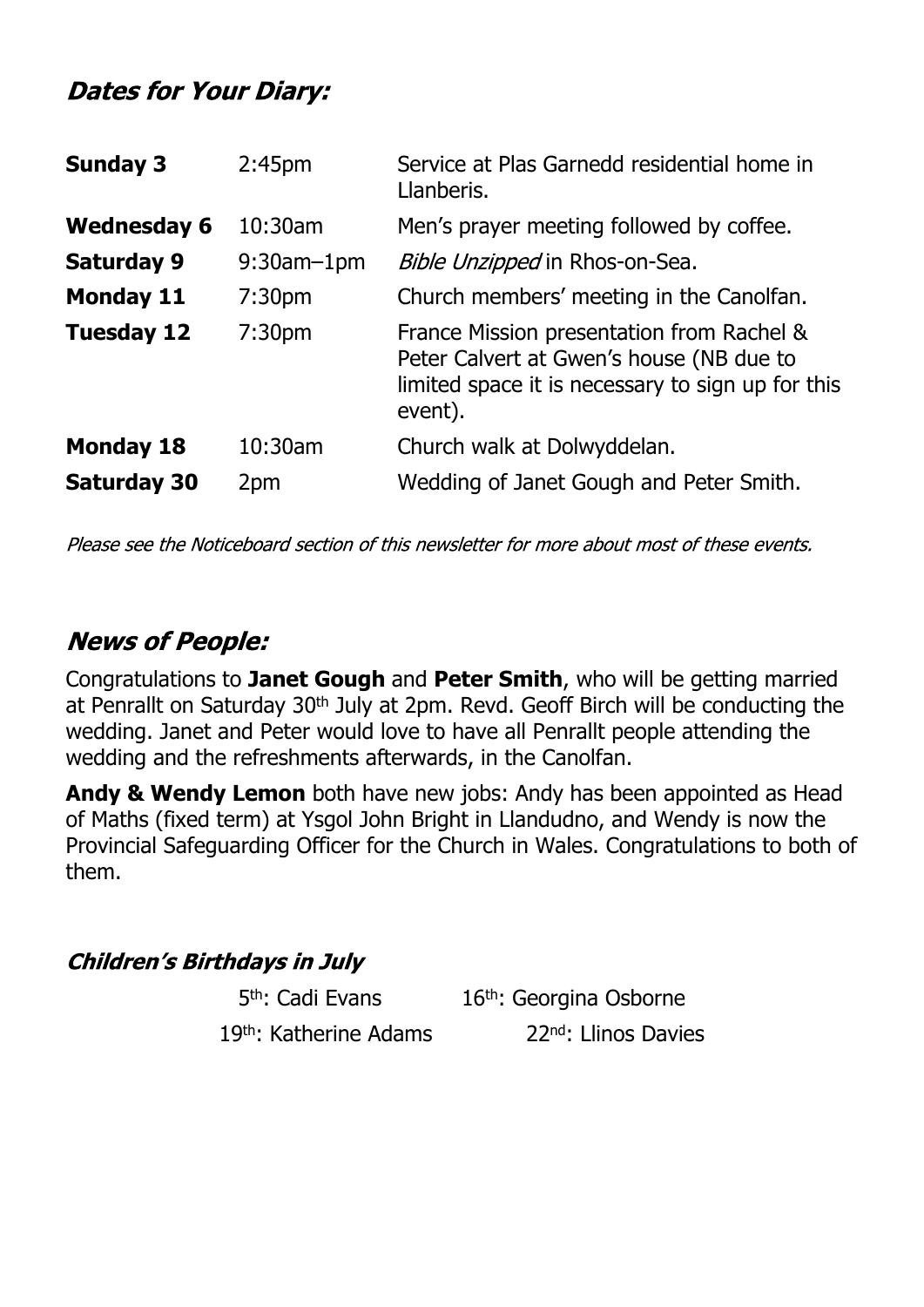# **Homegroups:**

Many of our folk meet in small groups during the week for Bible study, prayer and fellowship. We encourage you to join one of these groups if you are able to.<br>NB not all these groups meet every week. Please check with the contact people to find out when and where they are meeting this month.

| <b>Day</b> | <b>Time</b>        | <b>Group Name</b>             | <b>Contacts</b>                     |
|------------|--------------------|-------------------------------|-------------------------------------|
| <b>Tue</b> | 7:30 <sub>pm</sub> | <b>Nilgiri</b>                | Joan Beer (353874)                  |
| <b>Tue</b> | 7:30 <sub>pm</sub> | Tyddyn Isaf<br>(Menai Bridge) | Magnus Forrester-Barker<br>(717570) |
| <b>Wed</b> | 2:00 <sub>pm</sub> | Carers                        | Carol Morris (208407)               |
| <b>Wed</b> | 7:30 <sub>pm</sub> | <b>Bethesda</b>               | Jon & Deb Stammers (602868)         |
| <b>Wed</b> | 7:30 <sub>pm</sub> | <b>Nomads</b>                 | Pat & Roger Borlace (713146)        |
| <b>Thu</b> | 10:30am            | Llanfairpwll (am)             | Sue & Lawrence Moss (713793)        |
| <b>Thu</b> | 7:30 <sub>pm</sub> | Llanfairpwll (pm)             | Sue & Lawrence Moss (713793)        |
| <b>Fri</b> | 10:30am-12:30pm    | The Lydias                    | Freda Birchall (371316)             |

# Noticeboard:

## **◊ Baptismal Service**

We are aiming to hold a Baptismal service on the evening of Sunday 25<sup>th</sup> September. If you are considering baptism please will you talk to any of the deacons (a list of them can be found on the noticeboard at the back of the chapel, as well as on our website).

## *◊* **Bible Unzipped**

Saturday 9th July  $9:30$ am $-1$ pm

Fridays, 10:30am-12:00pm

Bible Unzipped aims to unpack Scripture with those interested in learning more than can be offered in a Sunday sermon. It also equips those leading in the church with some tools for studying and teaching from the Bible. We meet monthly on the second Saturday morning at Rhos-on-Sea URC from 9:30am to 1pm. Each morning includes three sessions. The course is free. This month's programme: Book of Samuel, Part III (Peter Cousins); Christian Doctrine, Part III (Rob Beamish); Ephesians, Part III (Julia Bartholomew). NB all sessions at Bible Unzipped are self-contained so even if you missed the first part of the series last month you can still benefit from this month's studies.

## *◊* **Cheeky Monkeys**

Our parent/toddler group, every Friday morning during (school) term-time. It is free and is open to parents (or grandparents etc.) with young children whether or not they attend Penrallt. Contact Ceri Walker (07581 452098) for more information. The final session of this term will be on Friday 15<sup>th</sup> July.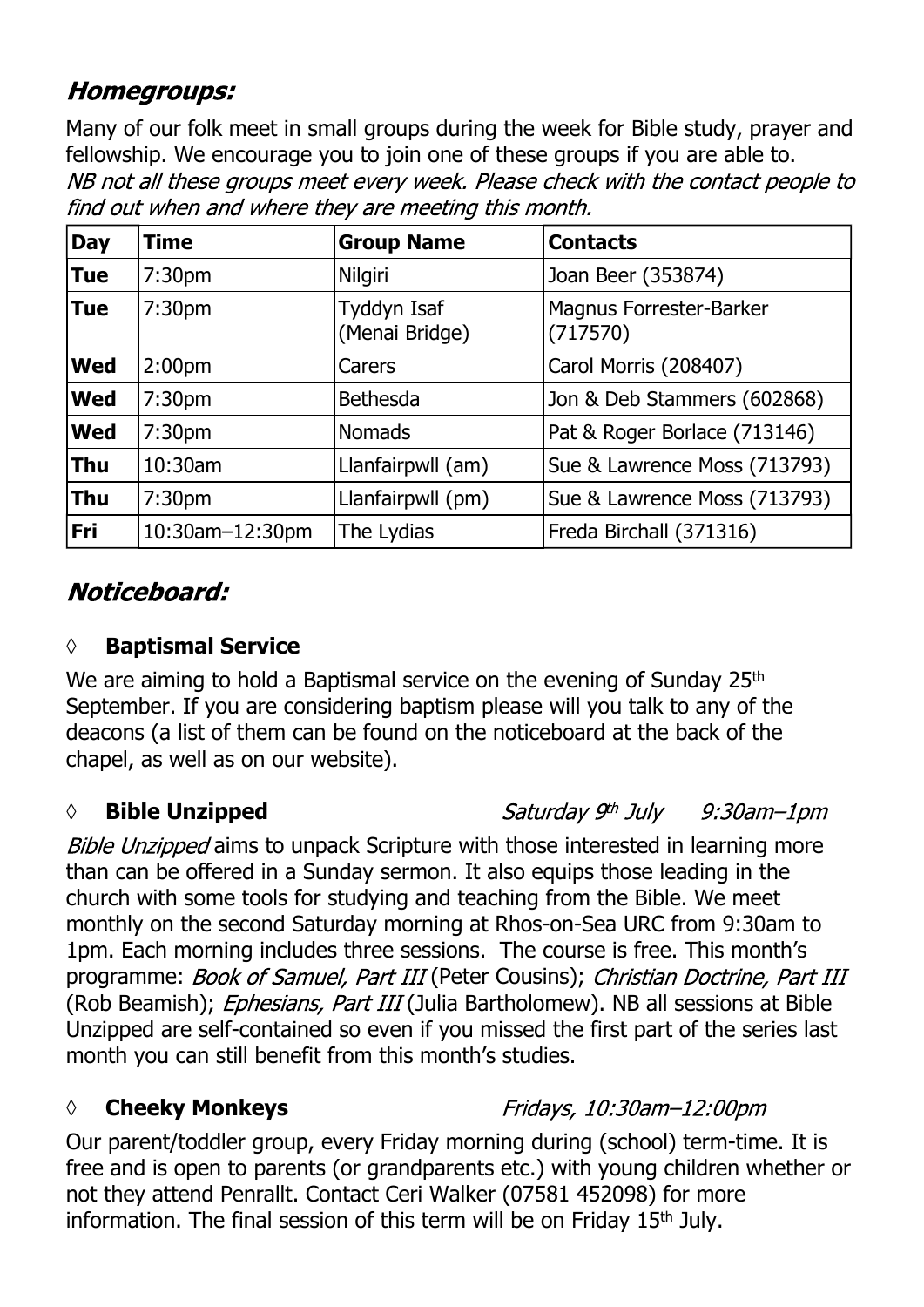#### *◊* **Church Lunch**

Please bring enough buffet style food for yourselves and one or two others.

#### **◊ Church Walk**

#### Monday 18th July

This month's walk is a circular route of approx. 7 miles; walking boots are necessary. Meet at 10.30 in the station car park in Dolweddylan, grid ref: SH738521. Walk along the river Lledr, and have our sandwiches on the river bank. Then climb up a fairly steep path to Tŷ Mawr Wybrnant, the home of Bishop William Morgan, who in 1588 produced the Welsh translation of the Bible which for 400 years was the only Welsh Bible commonly used. The house is owned by the National Trust, and although it's not normally open on Mondays, the warden has agreed to open up especially for us. For those who aren't NT members, the entrance charge is £3.50. Then return to Dolweddylan. For more information, contact Roger & Pat Borlace (01248 713146).

#### **◊ France Mission Presentation**

An opportunity to meet Rachel and Peter Calvert and to hear about their work with France Mission. See this month's Focus article (on the back page of this newsletter) for more information.

## **◊ Pastoral Help**

If you have issues of concern about your own or someone else's welfare, please contact a member of the Pastoral Care team: Pat Borlace (713146); Adrienne Ferrada; Gwen Hicks; Geoff Moore (410582); Lawrence Moss (713793); Judy Stammers (364394); Helen Thomas (600174).

#### **◊ Penrallt on Facebook**

Did you know that we have a Facebook page? Search for "Penrallt Baptist Church". We also have a general group (search for "Penrallt", though note that this will also bring up several other pages and groups, many of which are not related to us) as well as our prayer-specific *Penrallt Prayer Point* group; unlike the page, you need to join the groups before you can use them.

## **◊ Pray for Penrallt Every Day**

We believe in prayer and encourage people to pray. You can send prayer request to our electronic diary via office@penrallt.org (there are also prayer cards in the church porch that you can fill in). Better still, you can receive the prayer diary straight to your inbox every Monday (or occasionally on Tuesdays) by emailing the office now and requesting to be put on the list. For more immediate and interactive sharing of prayers, search on Facebook for Penrallt Prayer Point and send a request to join our group.

#### Sunday 3rd July

 $7:30$ pm

Tuesday 12th July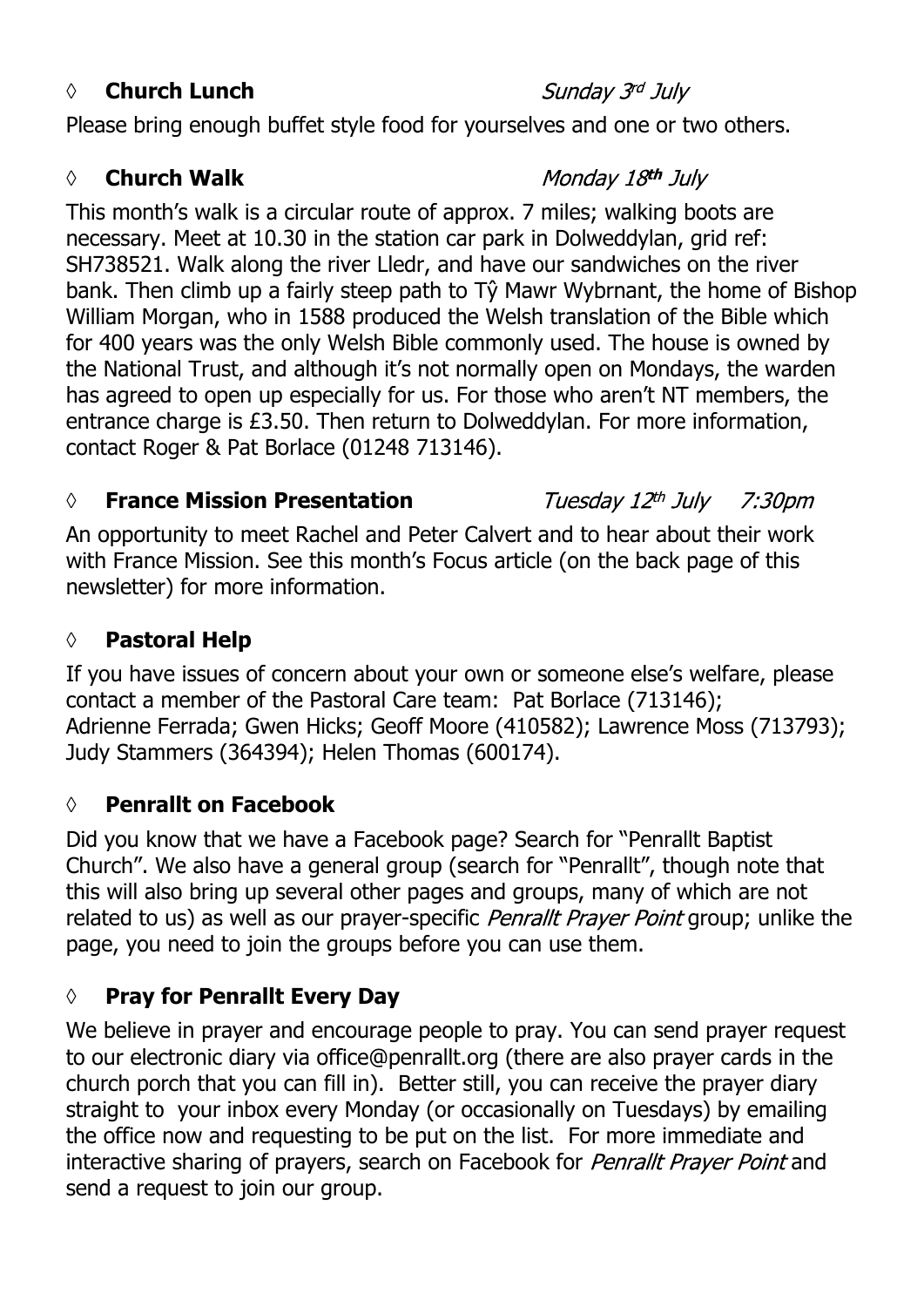#### **◊ Rough Sleepers**

The church's policy is not to give money directly to the rough sleepers in Upper Bangor. Be warned that some of them can be aggressive. You will find brown envelopes in the porch for a gift that will buy meal vouchers which are distributed to rough sleepers by the Cathedral.

#### **◊ Saturday Morning Prayer Meeting**

Every Saturday morning at 8:30am there is a prayer meeting in the Twrgwyn Room to pray for the Penrallt family, our wider community and any other concerns that the Lord lays on your heart. All are welcome.

#### **◊ Sunday Afternoon Services**

We visit residential homes in the area once a month on a Sunday afternoon, alternating between Haulfre (in Llangoed, on Anglesey, starting at 2:15pm) and Plas Garnedd (in Llanberis, starting at 2:45pm), usually on the first Sunday. This month we are due to visit Plas Garnedd on **Sunday 3rd July**.

## **From the Diaconate:**

In order to keep you all informed, as much as we can at this early stages, of the vacancy search; we have had a few personal profiles sent to us from the National Settlement Team following which the search team met early June in order to discuss them. We decided not to proceed with one individual but contact the other two. This I did on the following day and at their request sent our full church profile to them for consideration in prayer. We have now heard from both of them; one person is in the middle of negotiation with another church it seems, as such our profile will be kept on file in case the current process falls through; the other person has come back to say that after prayerful reading and consideration of our vacancy the person feels that there is no calling from the Lord to pursue our vacancy further.

So... we need to continue praying and waiting in patience; the Lord's plan for us lies elsewhere. I will keep you informed as things happen, in the meantime please pray, give whatever you are able to according to the gifts God has blessed you with to support the day-to-day life of our church, support each other and let us know if you have any suggestions/issues/concerns/compliments or whatever. I know that the Lord is in our favour and He will move mightily in His own time although I feel now would be a good time!

God bless,

Roshni